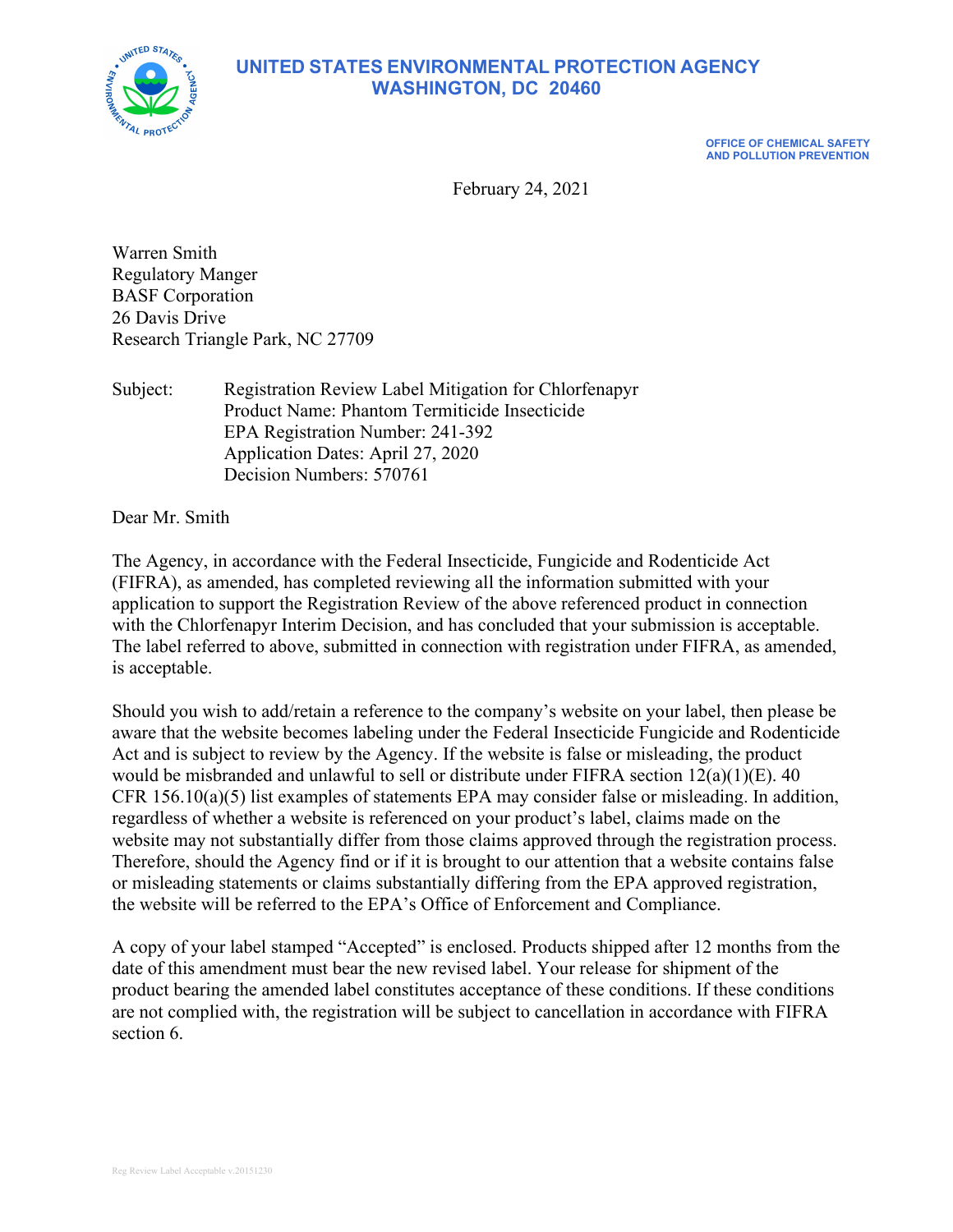Page 2 of 2 EPA Reg. No. 241-392 Decision No. 570761

If you have any questions about this letter, please contact Darius Stanton by phone at 703-347- 0433, or via email at  $\frac{\text{atanton}}{\text{darius}(\omega \text{epa.gov})}$ .

Sincerely,

 $\mathsf{Z}$  $\rightarrow$  $\overline{\phantom{a}}$ 

Linda Arrington, Branch Chief Risk Management and Implementation Branch 4 Pesticide Re-Evaluation Division Office of Pesticide Programs

Enclosure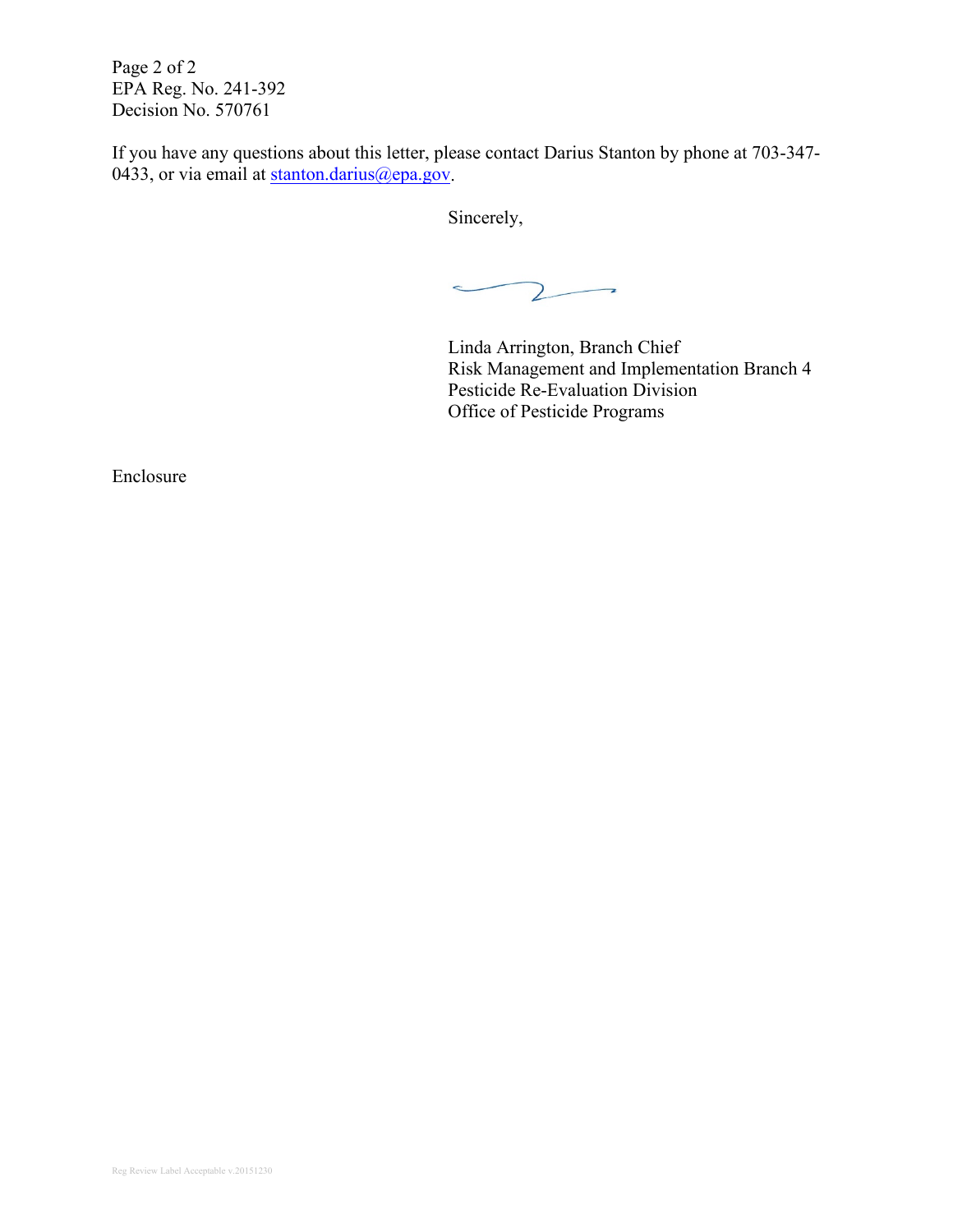# Phantom® Termiticide/Insecticide

# For sale to, use and storage only by individuals/firms licensed or registered by the state to apply termiticide and/or general pest control products.

| <b>Active Ingredient:</b>                                 |  |
|-----------------------------------------------------------|--|
| Chlorfenapyr: 4-bromo-2-(4-chlorophenyl)-1-(ethoxymethyl) |  |
|                                                           |  |
|                                                           |  |
|                                                           |  |
| 1 gallon contains 2.0 pounds of active ingredient.        |  |

EPA Reg. No. 241-392 EPA Est. No.

# KEEP OUT OF REACH OF CHILDREN. CAUTION/PRECAUCIÓN

Si usted no entiende la etiqueta, busque a alguien para que se la explique a usted en detalle. (If you do not understand this label, find someone to explain it to you in detail.)

> See inside booklet for complete First Aid, Precautionary Statements, Directions For Use and Conditions of Sale and Warranty.

> > For Product Use Information, Call 1-877-837-6436

In case of an emergency endangering life or property involving this product, call day or night 1-800-832-HELP (4357).

Net Contents:

# **ACCEPTED**

Feb 24, 2021

Under the Federal Insecticide, Fungicide and Rodenticide Act as amended, for the pesticide registered under

EPA Reg. No. 241-392



BASF Corporation 26 Davis Drive Research Triangle Park, NC 27709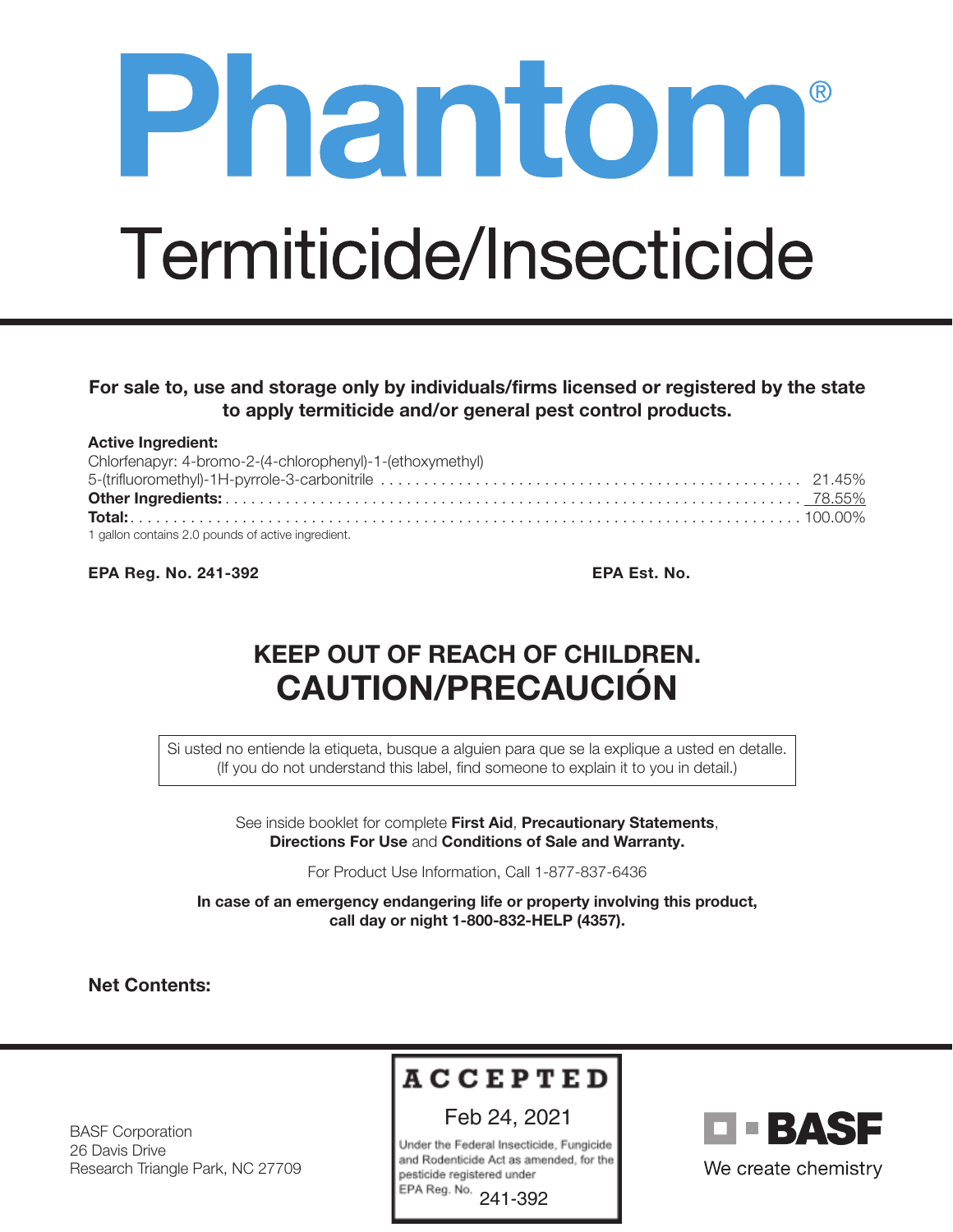| <b>FIRST AID</b>       |                                                                                                                                                                                                                                                                                            |  |  |  |
|------------------------|--------------------------------------------------------------------------------------------------------------------------------------------------------------------------------------------------------------------------------------------------------------------------------------------|--|--|--|
| <b>If swallowed</b>    | • Call a poison control center or doctor immediately for treatment advice.<br>• Have person sip a glass of water if able to swallow.<br>• DO NOT induce vomiting unless told to do so by the poison control center or doctor.<br>• DO NOT give anything by mouth to an unconscious person. |  |  |  |
| If on skin or clothing | • Take off contaminated clothing.<br>• Rinse skin immediately with plenty of water for 15-20 minutes.<br>• Call a poison control center or doctor for treatment advice.                                                                                                                    |  |  |  |
| <b>If inhaled</b>      | • Move person to fresh air.<br>• If person is not breathing, call 911 or an ambulance, then give artificial respiration,<br>preferably mouth-to-mouth, if possible.<br>• Call a poison control center or doctor for treatment advice.                                                      |  |  |  |
| If in eyes             | . Hold eye open and rinse slowly and gently with water for 15-20 minutes.<br>• Remove contact lenses, if present, after the first 5 minutes, then continue rinsing eye.<br>• Call a poison control center or doctor for treatment advice.                                                  |  |  |  |
| <b>HOT LINE NUMBER</b> |                                                                                                                                                                                                                                                                                            |  |  |  |

Have the product container or label with you when calling a poison control center or doctor, or going for treatment. In case of an emergency endangering life or property involving this product, call day or night 1-800-832-HELP (4357).

# PRECAUTIONARY STATEMENTS

# HAZARDS TO HUMANS AND DOMESTIC ANIMALS

## **CAUTION**

Harmful if swallowed, inhaled or absorbed through the skin. Causes moderate eye irritation. DO NOT get in eyes, on skin, or on clothing. Avoid breathing vapors or spray mist. Wash thoroughly with soap and water after handling and before eating, drinking, chewing gum or using tobacco. Remove contaminated clothing and wash clothing before reuse.

#### Personal Protective Equipment (PPE)

Some materials that are chemical-resistant to this product are listed below.

#### All pesticide handlers (mixers, loaders and applicators) must wear:

- Long-sleeved shirt and long pants
- Chemical-resistant gloves such as barrier laminate, butyl rubber or nitrile rubber, neoprene, or polyvinyl chloride (PVC), or viton  $( \geq 14 \text{ miles}).$
- Shoes plus socks

Follow manufacturer's instructions for cleaning/maintaining PPE. If no such instructions for washables, use detergent and hot water. Keep and wash PPE separately from other laundry.

In addition, all termiticide handlers must wear a dust/mist filtering respirator (MSHA/NIOSH Approved Number Prefix TC-21C) or a NIOSH approved respirator with any N, R, P or HE filter, when working in a non-ventilated space,

including but not limited to crawl-spaces and basements; all termiticide handlers must wear protective eyewear when working in a non-ventilated space when applying termiticide by rodding or sub-slab injection.

#### User Safety Recommendations

#### Users should:

- Wash hands before eating, drinking, chewing gum, using tobacco or using the toilet.
- Remove contaminated clothing. Then wash thoroughly and put on clean clothing.
- Remove PPE immediately after handling this product. Wash the outside of gloves before removing. As soon as possible, wash thoroughly and change into clean clothing.

#### Environmental Hazards

This pesticide is toxic to aquatic organisms, birds and wildlife. DO NOT apply directly to water or to areas where surface water is present or intertidal areas below the mean high water mark. DO NOT contaminate water by cleaning of equipment or when disposing of equipment washwaters or rinsate.

#### For Outdoor Use

To protect the environment, **DO NOT** allow pesticide to enter or run off into storm drains, drainage ditches, gutters or surface waters. Applying this product in calm weather when rain is not predicted for the next 24 hours will help to ensure that wind or rain does not blow or wash pesticide off the treatment area.

#### Physical or Chemical Hazards

DO NOT apply this product around electrical equipment due to the possibility of shock hazard.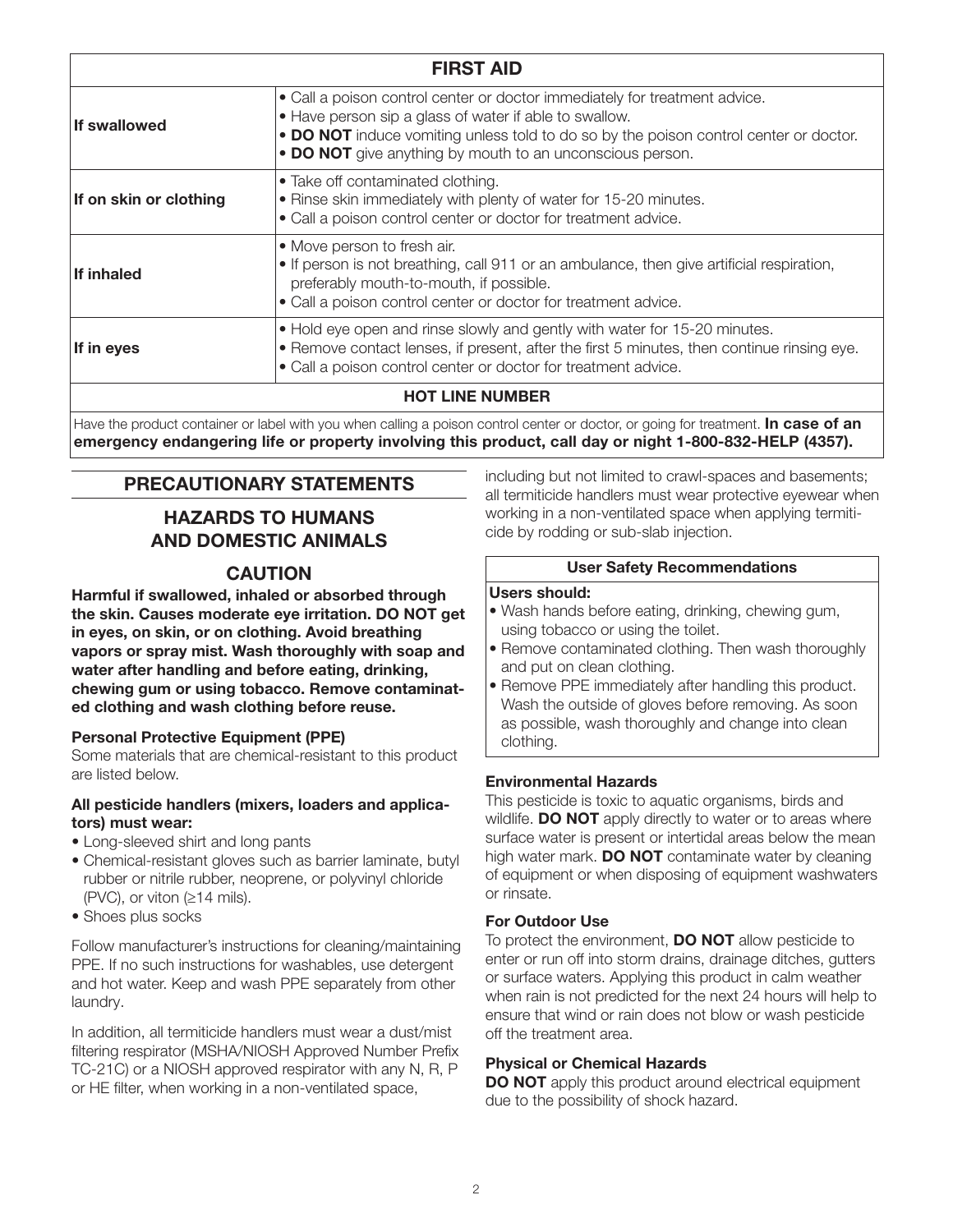# Storage and Disposal

DO NOT contaminate water, food, or feed by storage or disposal.

Pesticide Storage: Store in original container in secure dry storage area. **DO NOT** store below 32 degrees F. DO NOT store in direct sunlight or heat.

Pesticide Disposal: Wastes resulting from the use of this product may be disposed of on site or at an approved waste disposal facility.

#### Container Disposal:

Nonrefillable Container. DO NOT reuse or refill this container. Triple rinse or pressure rinse container (or equivalent) promptly after emptying; then offer for recycling, if available, or reconditioning, if appropriate, or puncture and dispose of in a sanitary landfill, or by incineration, or by other procedures approved by state and local authorities.

Triple rinse containers small enough to shake (capacity  $\leq$  5 gallons) as follows: Empty the remaining contents into application equipment or a mix tank and drain for 10 seconds after the flow begins to drip. Fill the container 1/4 full with water and recap. Shake for 10 seconds. Pour rinsate into application equipment or a mix tank, or store rinsate for later use or disposal. Drain for 10 seconds after the flow begins to drip. Repeat this procedure two more times.

**Pressure rinse as follows:** Empty the remaining contents into application equipment or mix tank and continue to drain for 10 seconds after the flow begins to drip. Hold container upside down over application equipment or mix tank, or collect rinsate for later use or disposal. Insert pressure rinsing nozzle in the side of the container and rinse at about 40 PSI for at least 30 seconds. Drain for 10 seconds after the flow begins to drip.

# In Case of Spill

In case of large-scale spill of this product, call:

- CHEMTREC 1-800-424-9300
- BASF Corporation 1-800-832-HELP (4357)

#### Steps to take if material is released into the environment or spilled:

- In case of spills, avoid contact and isolate area. To confine spills, dike surrounding area or absorb with sand, cat litter, commercial clay, gel or similar absorbents.
- Remove contaminated clothing, and wash affected skin areas with soap and water. Wash clothing before reuse.
- Keep the spill out of all sewers and open bodies of water.

# DIRECTIONS FOR USE

It is a violation of federal law to use this product in a manner inconsistent with its labeling. This label must be in the possession of the user at the time of pesticide application.

For sale to, use and storage only by individuals/firms licensed or registered by the state to apply termiticide and/or general pest control products. States may have more restrictive requirements regarding qualifications of persons using this product. Consult the structural pest control regulatory agency of your state prior to use of this product.

# USE DIRECTIONS FOR TERMITE CONTROL

# GENERAL PRECAUTIONS FOR TERMITICIDE APPLICATIONS

When treating adjacent to an existing structure, the applicator must check the area to be treated, and immediately adjacent areas of the structure for visible and accessible cracks and holes to prevent any leaks or significant exposures to persons occupying the structure. People present or residing in the structure during application must be advised to remove their pets and themselves from the structure if the applicator or residents see any signs of leakage. After application, the applicator is required to check for leaks. All leaks resulting in the deposition of termiticide in locations other than those prescribed on this label must be cleaned up prior to leaving the application site. **DO NOT** allow people or pets to contact contaminated areas or to reoccupy contaminated areas of the structure until the clean up is completed.

All holes drilled in concrete slabs in commonly occupied areas into which termiticide has been applied must be plugged. Plugs must be of a non-cellulose material or covered by an impervious, non-cellulose material. DO NOT make treatment beneath slabs or similar floorings until the locations of heat or air conditioning ductwork, vents, water and sewer lines, and electrical lines/conduits are known and identified. Use extreme caution to avoid puncturing and contaminating these utilities.

When treating crawl spaces or plenum-type structures, turn off any air circulation system that moves air from the area to be treated to an untreated interior space of the structure until application has been completed and all **PHANTOM<sup>®</sup> termiticide-insecticide** has been absorbed by the soil.

DO NOT contaminate wells or cisterns. Consult the appropriate section of this label as well as state/local specifications for recommended distances of wells from treated area, or if such regulations do not exist, refer to Federal Housing Administration (H.U.D.) Specifications for guidance.

Use anti-backflow or air gap equipment with filling hoses. **DO NOT** contaminate public or private water supplies. Consult state, federal, or local authorities for information regarding the approved treatment practices for areas in close proximity to potable water supplies.

**DO NOT** treat within a distance of one foot out from the drip line of edible plants.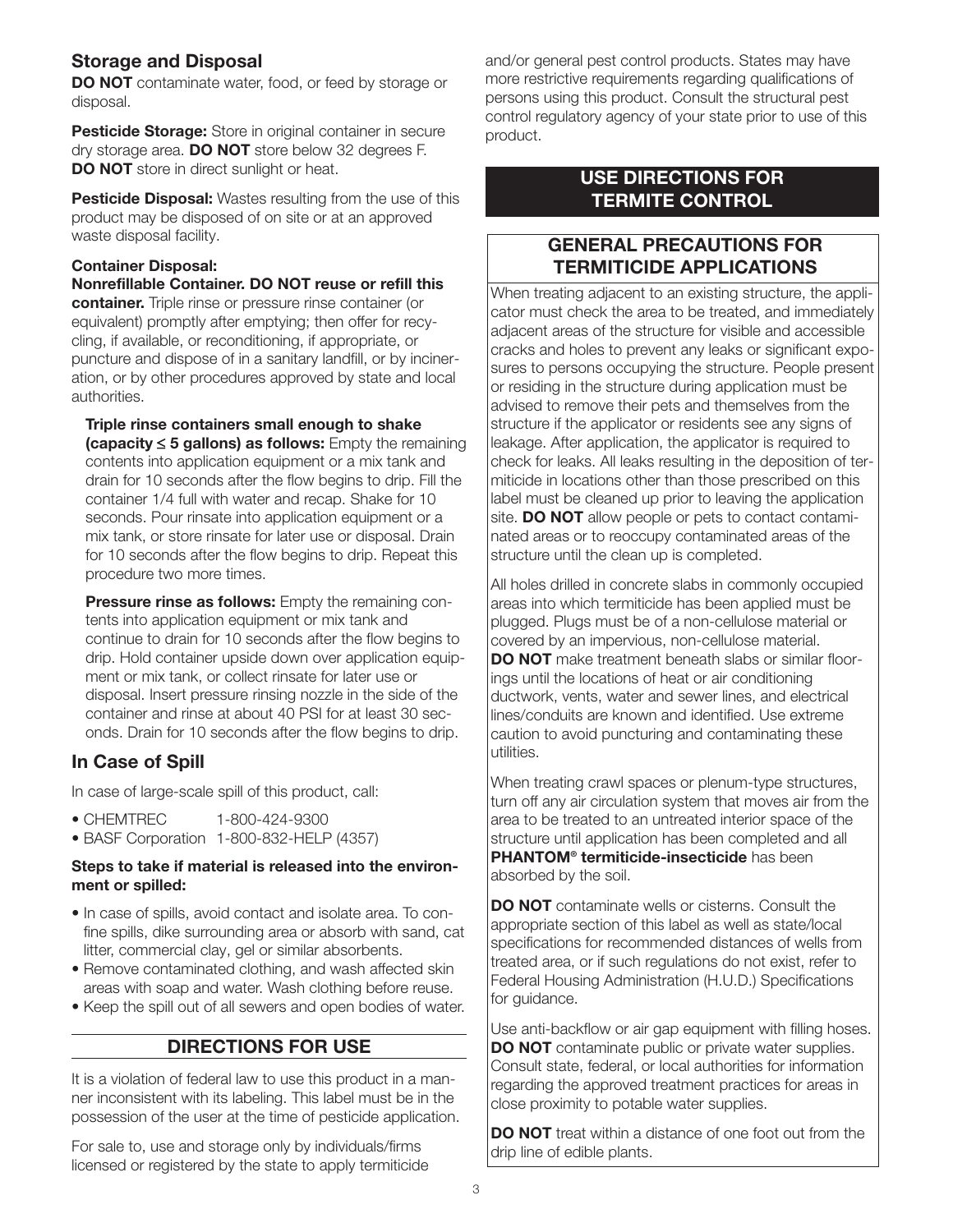# FAILURE TO FOLLOW THE DIRECTIONS FOR USE AND PRECAUTIONS ON THIS LABEL MAY RESULT IN POOR PEST CONTROL.

# GENERAL INFORMATION

In order to maximize the termite potency of **PHANTOM®** termiticide-insecticide it should be applied in a manner to provide a continuous treated zone to prevent termites from attacking the wood to be protected.

**PHANTOM** is effective on Reticulitermes spp. (R. flavipes, R. virginicus, R. hageni, R. tibialis, R. Hesperus), Coptotermes spp. (C. formosanus), and Heterotermes spp. (H. aureus).

The objective of soil treatments with **PHANTOM** is to establish a treated zone (horizontal and/or vertical as needed) between the wood and other cellulose material in the structure and the termite population(s) in the soil for the purpose of protecting the structure from termite infestation and/or for controlling existing termite populations. Treatment standards for subterranean termite control may vary due to state/local regulations, treatment procedures, soil types, construction practices and other factors. Follow all federal, state, and local regulations and treatment standards for protection of a structure from subterranean termites. Observe industry good management practices.

Where aerial infestations or above-ground nests are detected within the structure, supplemental treatments to control termites in the structure (see Above Ground **Termite Infestations** section of this label), and/or structural repairs to deprive the termites of a moisture source may be needed.

For advice concerning current control practices, consult resources in structural pest control, state cooperative extension or regulatory agencies.

# MIXING DIRECTIONS

#### Dilution Table:

| <b>Desired Dilution</b><br>Concentration*                           | Amount of<br><b>PHANTOM</b> to<br>make 100 gallons<br>of finished dilution |       | Amount of<br><b>PHANTOM</b> to<br>make 1 gallon of<br>finished dilution |                 |  |
|---------------------------------------------------------------------|----------------------------------------------------------------------------|-------|-------------------------------------------------------------------------|-----------------|--|
| 0.25%                                                               | 150 fl $oz$<br>(1.2 gal)                                                   | $4.4$ | $1.5$ fl oz                                                             | 44 ml           |  |
| 0.125%                                                              | 75 fl oz                                                                   | 2.21  | $0.75$ fl $oz$                                                          | $22 \text{ ml}$ |  |
| *Percentage weight of active ingredient to weight of spray dilution |                                                                            |       |                                                                         |                 |  |

For Mixing Small Volumes of Finished Dilution

For termite control operations requiring smaller volumes, use 1.5 fl oz of **PHANTOM** per gallon of water to achieve a 0.25% concentration; use 0.75 fl oz of PHANTOM per gallon of water to achieve a 0.125% concentration. Mix the termiticide use dilution in the following manner:

- 1. Fill hand-pressurized or power-operated application equipment with 1/2 to 3/4 of the required amount of water. Filling hose must be equipped with an antibackflow device or water flow must include an air gap to protect against back siphoning.
- 2. Measure the required amount of PHANTOM.
- 3. Add PHANTOM to the sprayer and fill with the remainder of the water.
- 4. Close sprayer and agitate to insure proper suspension.
- 5. Re-agitate sprayer before use if spraying is interrupted.

For Mixing Large Volumes of Finished Dilution

For dilution quantities greater than one gallon, the amount of **PHANTOM** to add may be determined by multiplying the quantity of **PHANTOM** specified for a particular dilution rate for a one-gallon dilution by the total dilution size. For example to make a 50-gallon dilution of a 0.125% dilution, multiply 50 x 0.75 fl  $oz = 37.5$  fl oz. Then mix 37.5 fl oz of PHANTOM to enough water to make a total 50 gallon dilution. For termite control operations requiring 100 gallons of finished dilution, prepare a 0.25% dilution by mixing 1.2 gallons of **PHANTOM** with 98.8 gallons of water; or prepare a 0.125% dilution by mixing 75 fluid ounces (fl oz) of **PHANTOM** with 99.4 gallons of water. Mix the termiticide use dilution in the following manner:

- 1. Fill the tank with water until it is 1/4 to 1/3 full. Filling hose must be equipped with an anti-backflow device or water flow must include an air gap to protect against back siphoning.
- 2. Start pump to begin by-pass agitation and place end of treating tool in tank to allow circulation through hose.
- 3. Add the appropriate amount of **PHANTOM** (see Dilution Table above).
- 4. Add remaining amount of water to the tank.
- 5. Let pump run and allow recirculation through the hose for 2 or 3 minutes.

#### Application Volume

To provide maximum control of and protection against termite infestations, apply the specified volume of **PHANTOM** dilution and active ingredient as set forth in the directions for use. If soil will not accept the labeled application volume, the volume may be reduced provided there is a corresponding increase in concentration so that the amount of active ingredient applied to the soil remains the same. **Note:** Large reductions of application volume reduce the ability to obtain a continuous treated zone. Variance is allowed when volume and concentration are consistent with label directed rates and a continuous treated zone can still be achieved. At reduced application volume; it may be necessary for the applicator to space rod and/or drill holes closer than 12 inches apart to create a continuous treated zone. **DO NOT** treat soil that is water saturated or frozen or in any conditions where run-off or movement from the treatment area (site) is likely to occur. DO NOT make outdoor treatments while precipitation is occurring that could result in run-off from the treated area.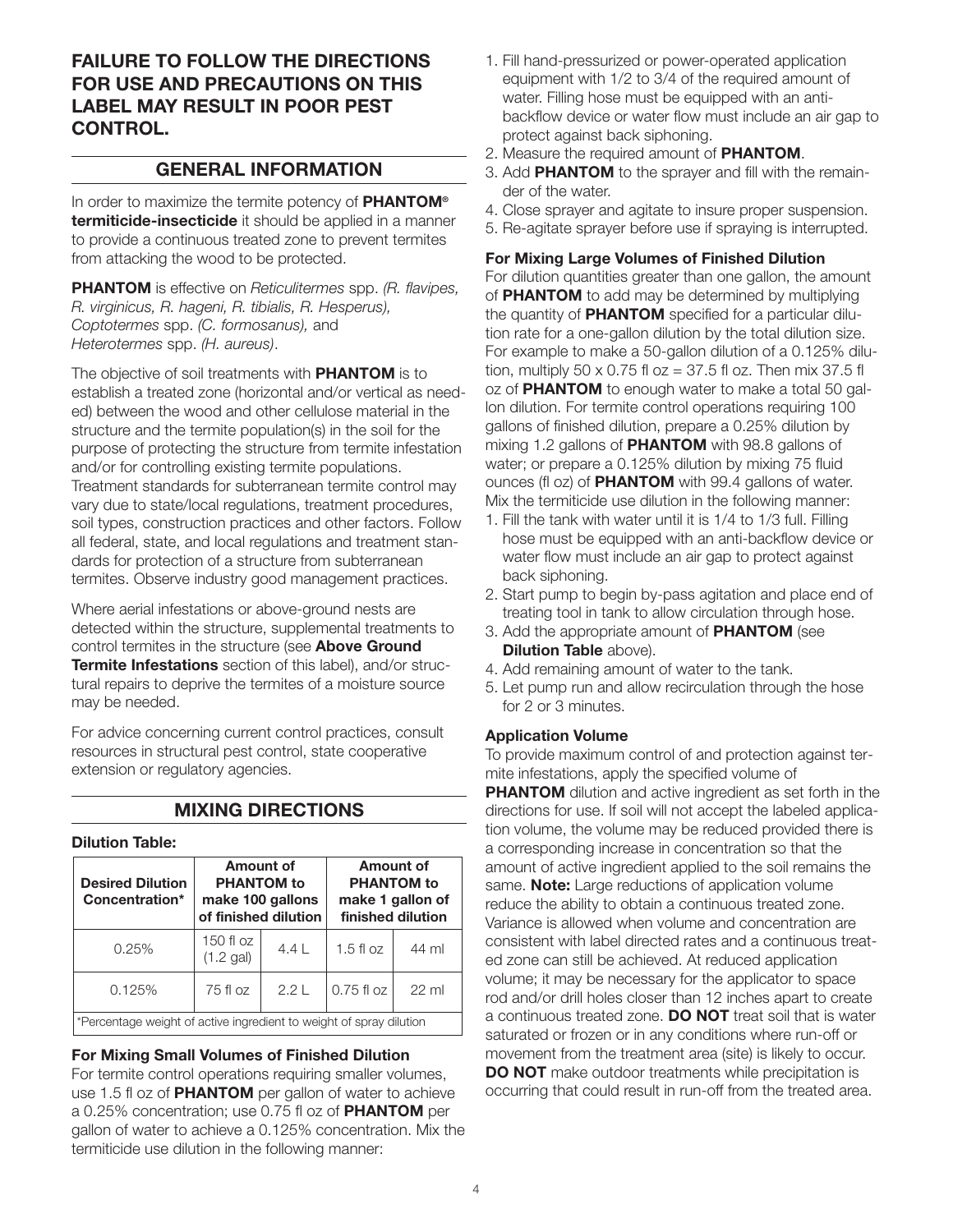#### In-line Injection

For proper use of **PHANTOM<sup>®</sup> termiticide-insecticide** with in-line injection equipment refer to the use instructions for the injection equipment. Apply the specified volume of **PHANTOM** dilution and active ingredient as set forth in the Directions for Use on this label

## PRE-CONSTRUCTION TREATMENT

#### DO NOT APPLY AT A LOWER DOSAGE AND/OR CONCENTRATION THAN SPECIFIED ON THIS LABEL FOR APPLICATIONS PRIOR TO INSTALLATION OF THE FINISHED GRADE.

Prior to each application, applicators must notify the general contractor, construction superintendent, or similar responsible party, of the intended **PHANTOM** application and intended sites of application and instruct the responsible person to notify construction workers and other on site individuals to leave the treatment area and not return until **PHANTOM** has been absorbed into the soil.

#### General:

Pre-construction treatments are defined to include treatments made during all phases of construction up to and including installation of the final grade.

The treatment site must be covered prior to a rain event in order to prevent run-off of the pesticide into non-target areas.

The applicator must either cover the soil him/herself or provide written notification of the above requirement to the contractor on site and to the person commissioning the application (if different than the contractor). If notice is provided to the contractor or the person commissioning the application, then they are responsible under FIFRA to ensure that: 1) if the concrete slab cannot be poured over the treated soil within 24 hours of application the treated soil is covered with a waterproof covering (such as polyethylene sheeting), and 2) the treated soil is covered if precipitation is predicted to occur before the concrete slab is scheduled to be poured.

DO NOT treat soil that is water-saturated or frozen.

DO NOT treat when raining.

**DO NOT** allow treatment to runoff from the target area.

DO NOT apply within 10 feet of storm drains. DO NOT apply within 25 feet of aquatic habitats (such as, but not limited to, lakes; reservoirs; rivers; permanent streams; marshes or ponds; estuaries; and commercial fish farm ponds).

**DO NOT** make on-grade applications when sustained wind speeds are above 10 mph (at application site) at nozzle end height.

#### Concrete Slab-on-Ground:

#### Horizontal Treated Zones

Apply a 0.25% dilution of **PHANTOM** to the entire surface of soil or substrate to be covered beneath the concrete slab. This includes the slab under the actual living area, plus carports, porches, basement floors, and any extended entrances. Make this treatment at the rate of 1 gallon finished dilution per 10 square feet. Make these applications using a coarse spray nozzle and low-pressure spray (less than 25 p.s.i.), spraying the dilution evenly and uniformly over the entire area treated.

#### Vertical Treated Zones

Prior to pouring the concrete slab, apply a 0.25% **PHANTOM** dilution along the inside of foundation walls of floating and supported slabs and around plumbing, bath traps, utility services, and other features that will penetrate the slab. Apply 4 gallons of finished dilution per 10 linear feet per foot of depth.

During or soon after completion of the final grading, apply a 0.25% dilution of PHANTOM along the outside foundation perimeter at the rate of 4 gallons finished dilution per 10 linear feet, per foot of depth, or if the footing is more than 4 feet below grade, to a minimum depth of 4 feet below grade.

Apply vertical treatments by trenching or trenching and rodding using low pressure spray equipment (less than 25 p.s.i. at the nozzle).

- Rod holes and trenches must not extend below the bottom of the footing.
- Rod holes must be spaced so as to achieve a continuous treated zone but in no case more than 12 inches apart.
- Trenches must be a minimum of 6 inches deep or to the bottom of the footing, whichever is less, and need not be wider than 6 inches. When trenching in sloping (tiered) soil, the trench must be stepped to ensure adequate distribution and to prevent termiticide from running off. The finished dilution should be mixed with soil as it is replaced in the trench.

#### Crawl Spaces:

For the interior areas of crawl spaces, apply a vertical treatment of a 0.25% dilution of **PHANTOM** along the inside foundation perimeter and around all piers and pipes. Apply 4 gallons of finished dilution per 10 linear feet per foot of depth.

During or soon after completion of the final grading, apply a 0.25% dilution of **PHANTOM** along the outside foundation perimeter at the rate of 4 gallons finished dilution per 10 linear feet, per foot of depth, or if the footing is more than 4 feet below grade, to a minimum depth of 4 feet below grade.

Apply by trenching or trenching and rodding using low pressure spray equipment (less than 25 p.s.i. at the nozzle).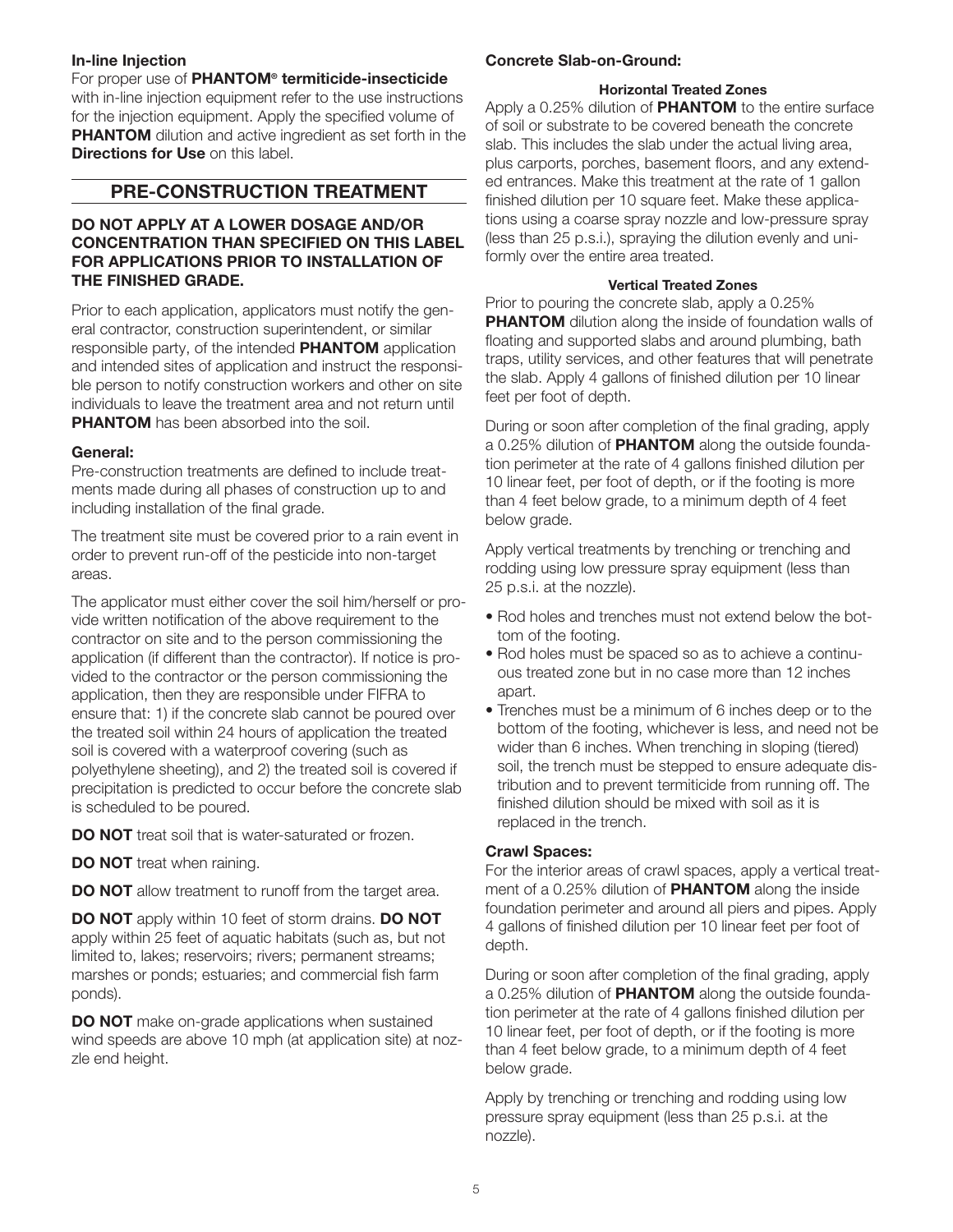- Rod holes and trenches must not extend below the bottom of the footing.
- Rod holes must be spaced so as to achieve a continuous treated zone but in no case more than 12 inches apart.
- Trenches must be a minimum of 6 inches deep or to the bottom of the footing, whichever is less, and need not be wider than 6 inches. When trenching in sloping (tiered) soil, the trench must be stepped to ensure adequate distribution and to prevent termiticide from running off. The finished dilution should be mixed with soil as it is replaced in the trench.

When treating foundations deeper than 4 feet, apply the termiticide as the backfill is being replaced, or if the construction contractor fails to notify the applicator to permit this, treat the foundation to a minimum depth of 4 feet after the backfill has been installed. The applicator must trench and rod into the trench or trench along the foundation walls and around pillars and other foundation elements, at the rate prescribed from grade to a minimum depth of 4 feet. When the top of the footing is exposed, the applicator must treat the soil adjacent to the footing to a depth not to exceed the bottom of the footing. However, in no case should a structure be treated below the footing.

#### Hollow Block Foundation or Voids:

Hollow block foundations or voids in masonry resting atop the footing may be treated in order to create a continuous treatment zone in the area to be treated. Applicators may drill and treat into voids of masonry elements if not openly accessible. Apply at the rate of 2 gallons of finished dilution per 10 linear feet using a nozzle pressure of 25 p.s.i. or less. When using this treatment, access holes may be drilled below the sill plate and should be as close as possible to the footing as is practical. Treatment of voids in block or rubble foundation walls must be closely examined: Applicators must inspect areas of possible runoff as a precaution against application leakage in the treated areas. Some areas may not be treatable or may require mechanical alteration prior to treatment.

All leaks resulting in the deposition of **PHANTOM®** termiticide-insecticide in locations other than those prescribed on this label must be cleaned up prior to leaving the application site. **DO NOT** allow people or pets to contact contaminated areas or to reoccupy the contaminated areas of the structure until the clean up is completed.

#### Not for use in voids insulated with rigid foam.

# POST-CONSTRUCTION SOIL TREATMENT

For applications made after the final grade is installed for the purpose of protecting the structure from termite infestation and/or for controlling existing termite populations.

#### General Directions for Soil Treatments:

DO NOT make treatment beneath slabs or similar floorings until the locations of heat or air conditioning ductwork, vents, water and sewer lines, and electrical lines/conduits are known and identified. Use extreme caution to avoid puncturing and contaminating these utilities.

The applicator must trench and rod into the trench or trench along the foundation and around pillars and other foundation elements, at a rate prescribed from grade to the top of the footing. When footing is more than four (4) feet below grade, the applicator must trench and rod into the trench or trench along the foundation walls at the rate prescribed to a minimum depth of four (4) feet. When the top of the footing is exposed, the applicator must treat the soil adjacent to the footing to a depth not to exceed the bottom of the footing; dig a trench alongside the footing taking care not to undermine the footing. However, in no case should a structure be treated below the footing. When soil type and/or conditions make trenching prohibitive, rodding alone may be used with rod holes no more than 12 inches apart.

Exterior concrete structures adjoining the foundation, such as patios, porches and sidewalks, may be drilled followed by treatment by sub-slab injection of the PHANTOM dilution in order to complete the exterior perimeter treatment zone along the foundation wall.

**NOTE:** Read and follow the mixing and use directions section of the label if situations are encountered where the soil will not accept the full application volume.

#### Accessible Crawl Spaces:

**BEFORE TREATMENT:** Turn off any air circulation system that moves air from area to be treated to an untreated interior space of the structure until application has been completed and all PHANTOM has been absorbed by the soil.

For crawl spaces, apply vertical termiticide treatments at the rate of 4 gallons of dilution per 10 linear feet per foot of depth from grade to the top of the footing, or if the footing is more than 4 feet below grade, to a minimum depth of 4 feet. Apply by trenching and rodding into the trench, or trenching. Treat both sides of the foundation and around all piers and pipes.

When the top of the footing is exposed, the applicator must treat the soil adjacent to the footing to a depth not to exceed the bottom of the footing. Read and follow mixing and use directions on this label if situations are encountered where the soil will not accept the full application volume.

- 1. Rod holes and trenches must not extend below the bottom of the footing.
- 2. Rod holes must be spaced so as to achieve a continuous treated zone, but in no case more than 12 inches apart.
- 3. Trenches must be a minimum of 6 inches deep or to the bottom of the footing, whichever is less, and need not be wider than 6 inches. When trenching in sloping (tiered) soil, the trench must be stepped to ensure adequate distribution and to prevent dilution from running off. The PHANTOM dilution must be mixed with the soil as it is replaced in the trench.
- 4. When unsupported termite tubes are present, mechanically destroy each tube and make a horizontal treatment by applying approximately 1 gallon of dilution per square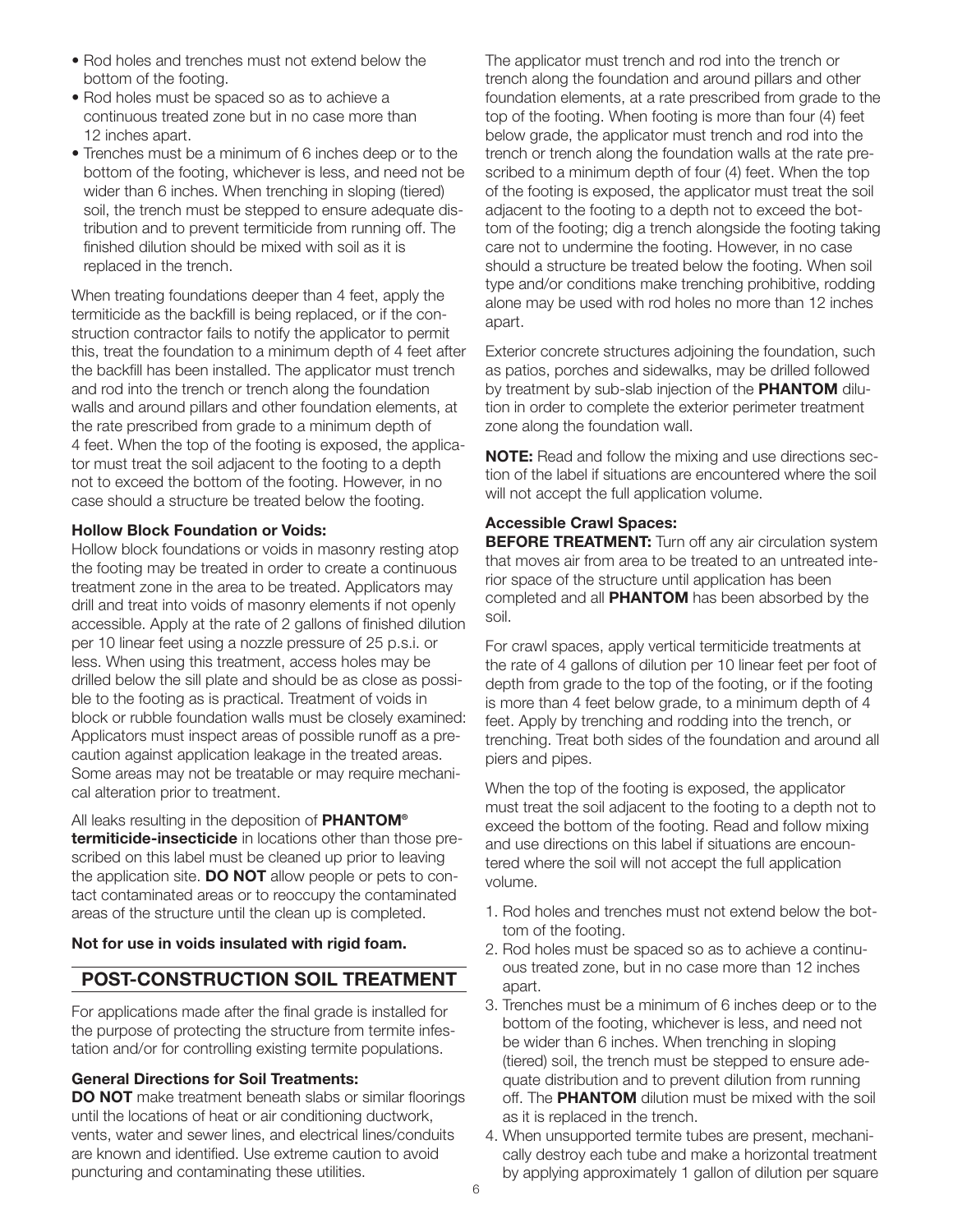foot, treating an area of no more than 18 inches in diameter where the tubes emerge from the soil.

## Inaccessible Crawl Spaces:

**BEFORE TREATMENT:** Turn off any air circulation system that moves air from the area to be treated to an untreated interior space of the structure until application has been completed and all PHANTOM® termiticide-insecticide has been absorbed by the soil.

For inaccessible interior areas, such as areas where clearance between floor joists and ground surfaces is insufficient to allow operator access, excavate, if possible, and treat according to the instructions for **Accessible Crawl Spaces** (above). Otherwise, apply one, or a combination of the following two methods.

- 1. To establish a horizontal treated zone, apply dilution to the soil surface at a rate of 1 gallon of dilution per 10 square feet using low pressure (less than 25 p.s.i. at the treating tool when valve is open) and a coarse application nozzle (e.g. Delavan Type RD Raindrop®, RD-7 or larger, or Spraying Systems Co. 8010LP TeeJet<sup>®</sup> or comparable nozzle). For an area that cannot be reached with the application wand, use one or more extension rods to make the application to the soil. DO NOT broadcast or power spray with higher pressures.
- 2. To establish a horizontal treated zone, drill through the foundation wall or through the floor above and treat the soil perimeter at a rate of 1 gallon of dilution per 10 square feet. Drill spacing must be at intervals not to exceed 16 inches; many states have smaller intervals so check state regulations which may apply.

#### Slab-on-Ground (Including Monolithic, Floating and Supported Concrete Slabs):

**EXTERIOR PERIMETER - Apply by trenching and rod**ding into the trench or trenching around the foundation at the rate of 4 gallons finished dilution per 10 linear feet per foot of depth, or if the footing is more than 4 feet below grade, to a minimum depth of 4 feet. Trenches must be a minimum of 6 inches deep or to the bottom of the footing and need not be wider than 6 inches. The finished dilution should be mixed with the soil as it is replaced in the trench. Rod holes must be spaced so as to achieve a continuous treated zone but in no case more than 12 inches. However, in no case should the structure be treated below the footing.

SUB-SLAB INJECTION - Sub-slab injection treatments can be made from inside the structure or by drilling through the foundation from the outside as directed below. Prior to making any treatments, locate all heating/air conditioning ducts, vents, water/sewer lines, and electrical lines/conduit.

**• Vertical Drilling/Injection - To treat under the slab, drill** vertically through the slab along the interior perimeter of the foundation, including the garage. Drill holes along all concrete expansion joints, cracks, plumbing, and utility services penetrating the slab. It may be necessary to drill holes along one side of the slab adjacent to an interior

partition wall if there is clear evidence of termite activity or damage in the wall. All drill holes through the slab should be spaced so as to achieve a continuous treated zone, but in no case be more than 12 inches apart. Inject **PHANTOM** finished dilution into the drilled holes at the rate of 4 gallons per 10 linear feet per foot of depth. For best results, application should be made with a lateral dispersal nozzle. All holes in commonly occupied areas into which material has been applied must be plugged. Plugs must be of a non-cellulose material or covered by an impervious, non-cellulose material.

A horizontal treated zone can also be established beneath the slab using the above technique as a grid pattern injection. Otherwise, use the methods described below.

• Horizontal Drilling/Rodding/Sub-slab Injection **From the Exterior of the Foundation - This technique** should be used to treat underneath the slab only when floors or interior design do not allow for vertical drilling. Care must be exercised not to rod into heating ducts, water/sewer lines, and electrical lines/conduits. Horizontal short-rodding practices can be used to establish a continuous treated zone along the inside perimeter of the foundation. Holes should be drilled from outside the foundation at an angle which allows a finished dilution of **PHANTOM** to be deposited below heating ducts, water/sewer lines, and electrical conduits, if present. Horizontal long rodding practices may only be employed to treat areas underneath the slab that are not accessible by vertical rodding or horizontal short rodding. Long rods exceeding 20 feet should not be used. For all horizontal rodding applications, all drill holes through the foundation should be spaced so as to achieve a continuous treated zone but in no case be more than 12 inches apart. Inject dilution containing **PHANTOM** into the drilled holes at the rate of 4 gallons per 10 linear feet per foot of depth. For best results, make applications with a lateral dispersal nozzle. All holes must be plugged. Plugs must be of a non-cellulose material or covered by an impervious, noncellulose material.

**Bath Traps:** Treat exposed soil or soil covered with tar or a similar type sealant beneath and around plumbing and/or drain pipe entry areas. Apply PHANTOM finished dilution at a minimum of 1 gallon but no more than 4 gallons of dilution per square foot. An access door or inspection portal should be installed, if not already present. After inspection and removal of any wood or cellulose debris, the soil can be treated by rodding or drenching the soil with a 0.125% or 0.25% dilution of **PHANTOM**.

**Buildings on Soil:** In treating areas under wooden floors or other materials, with the exception of concrete or masonry, laying directly on or in close proximity to the soil (such as gymnasium floors, finished family rooms or similar areas converted to living areas where joists are placed on the ground and flooring placed on top), the floor should be drilled on a squared-grid pattern, 12-18 inches on center, and the dilution containing **PHANTOM** then applied over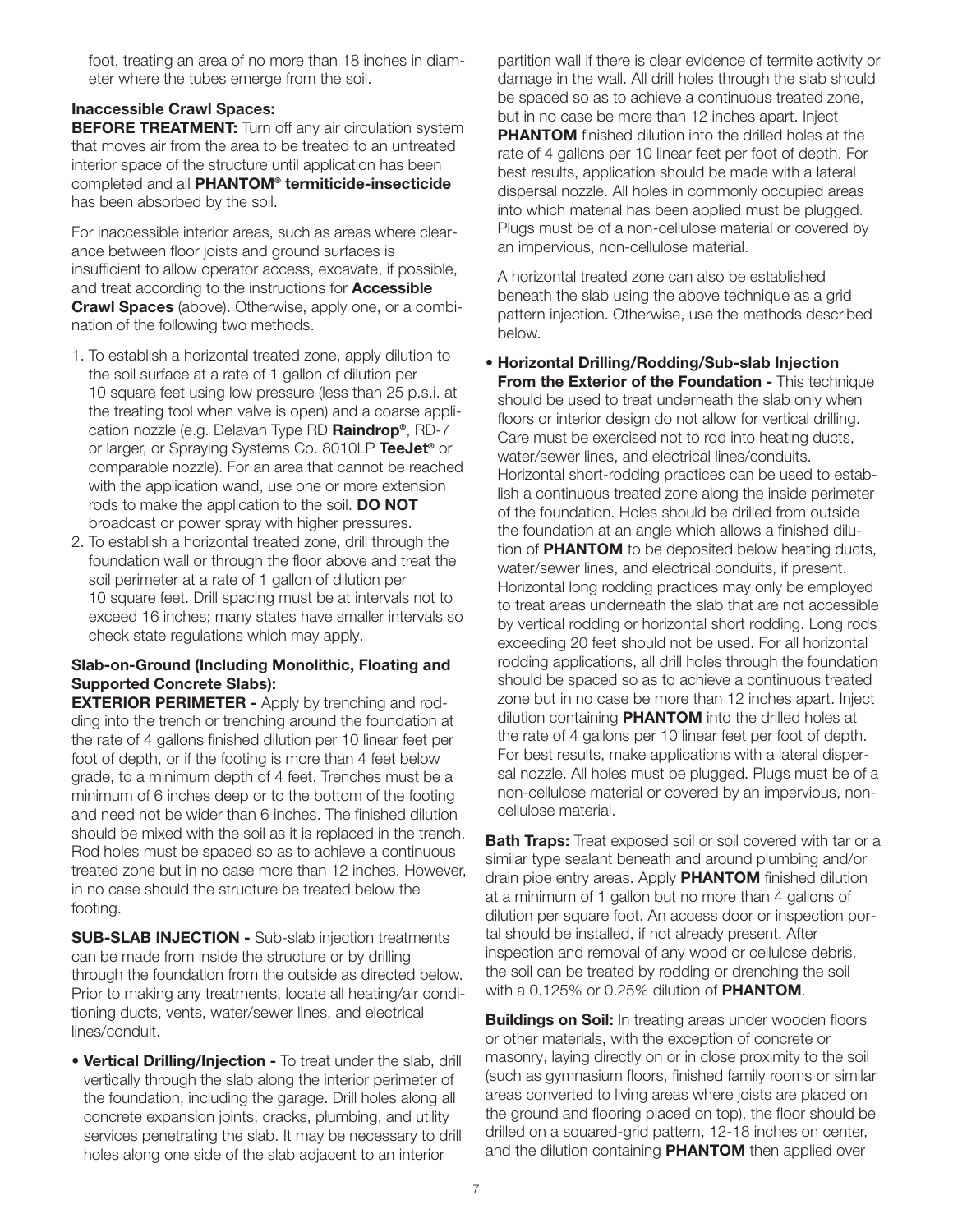the soil surface at the rate of 1 gallon dilution per 10 square feet to provide a uniform treated zone. Where there is exposed soil beneath and around plumbing/waste pipe entrances, thoroughly treat using 1 gallon of dilution per 10 square feet to provide a uniform treated zone.

**Basements - Outside Perimeter:** Along the outside of the exterior walls, apply 4 gallons of dilution per 10 linear feet per foot of depth from grade to the top of the footing, or if the footing is more than 4 feet below grade, to a minimum depth of 4 feet. Apply by trenching and rodding into the trench, or trenching. Trenches must be at least 6 inches wide and at least 6 inches deep. When rodding through a trench, apply dilution to the soil with the application rod at 12 inch or less intervals. Use low pressure spray to treat soil as it is replaced into the trench. When trenching in sloping (tiered) soil, the trench must be stepped to ensure adequate distribution and to prevent the dilution from running out of the trench.

**Basements - Inside Perimeter:** If a well or cistern is present, refer to Wells/Cisterns section of this label. To treat under the basement floor slab, drill vertically through the slab along the interior perimeter of the foundation. Drill holes along all concrete expansion joints, cracks, plumbing, and utility services penetrating the slab. Drill holes along both sides of partition foundation walls, and around piers. It may be necessary to drill holes along one side of the slab adjacent to a non-foundation interior partition wall if there is clear evidence of termite activity in the wall. All drill holes through the slab should be spaced so as to achieve a continuous treated zone but in no case be more than 12 inches apart. Inject finished dilution containing PHANTOM® termiticide-insecticide into the drilled holes at the rate of 4 gallons per 10 linear feet per foot of depth. For best results, application should be made with a lateral, dispersal nozzle. All holes in commonly occupied areas into which material has been applied must be plugged. Plugs must be of a non-cellulose material or covered by an impervious, non-cellulose material.

Hollow Block Foundation or Voids: Hollow block foundations or voids in masonry resting atop the footing may be treated. Drill and treat voids in multiple masonry elements of the structure extending from the structure to the soil in order to create a continuous treatment zone in the area to be treated. Applicators may drill and treat into voids of masonry elements if not openly accessible. Apply at the rate of 2 gallons of finished dilution per 10 linear feet of footing using a nozzle pressure of 25 p.s.i. or less. When using this treatment, access holes may be drilled below the sill plate and should be as close as possible to the footing as practical. Treatment of voids or block or rubble foundation walls must be closely examined. Applicators must inspect areas of possible runoff as a precaution against application leakage in the treated areas. Some areas may not be treatable or may require mechanical alteration prior to treatment.

All leaks resulting in the deposition of dilution containing **PHANTOM** in locations other than those prescribed on this label must be cleaned up prior to leaving the application site. **DO NOT** allow people or pets to contact contaminated areas or to reoccupy the contaminated areas of the structure until the clean up is completed.

Not for use in voids insulated with rigid foam.

#### FOAM APPLICATIONS

When treating voids with soil below, at least 75% of the gallons of the finished dilution containing **PHANTOM** should be applied as a typical liquid treatment to the soil. The remaining 25% or less gallons may be delivered to appropriate locations using a foam application. The total amount of product applied with the combination of foam and liquid finished dilution should be equivalent to that of the application of liquid finished dilution only.

Foam applications are generally a good supplement to liquid treatments in difficult areas, but may also be used in difficult to access spot or partial treatments. Construction practices, soil subsidence and other factors may make it difficult to create a continuous treatment zone. When necessary, conventional treatments may be supplemented through the use of foam-generating equipment or similar devices to provide a continuous treated zone. Application examples may include; treatment behind veneers, piers, chimney bases, into rubble foundations, into block voids, structural voids, wall voids, under slabs, stoops, porches, or to the soil in inaccessible crawl spaces and other similar voids.

Foam applications to wall voids and stud walls that do not have a soil base should utilize dry foam only (15:1 to 50:1 expansion ratio).

Foam applications to voids above soil should be done with a wet foam (10:1 expansion ratio or less).

Foam Application Use Directions: Mix appropriate concentration of PHANTOM in water and add the manufacturer's recommended quantity of foam agent to the **PHANTOM** dilution (see table for foaming recommendations). It is highly recommended that applicators use a non-repellent foaming agent with **PHANTOM**. Apply a sufficient volume of PHANTOM in foam alone or in combination with liquid dilution to provide a continuous treated zone at the recommended rate for specific application sites.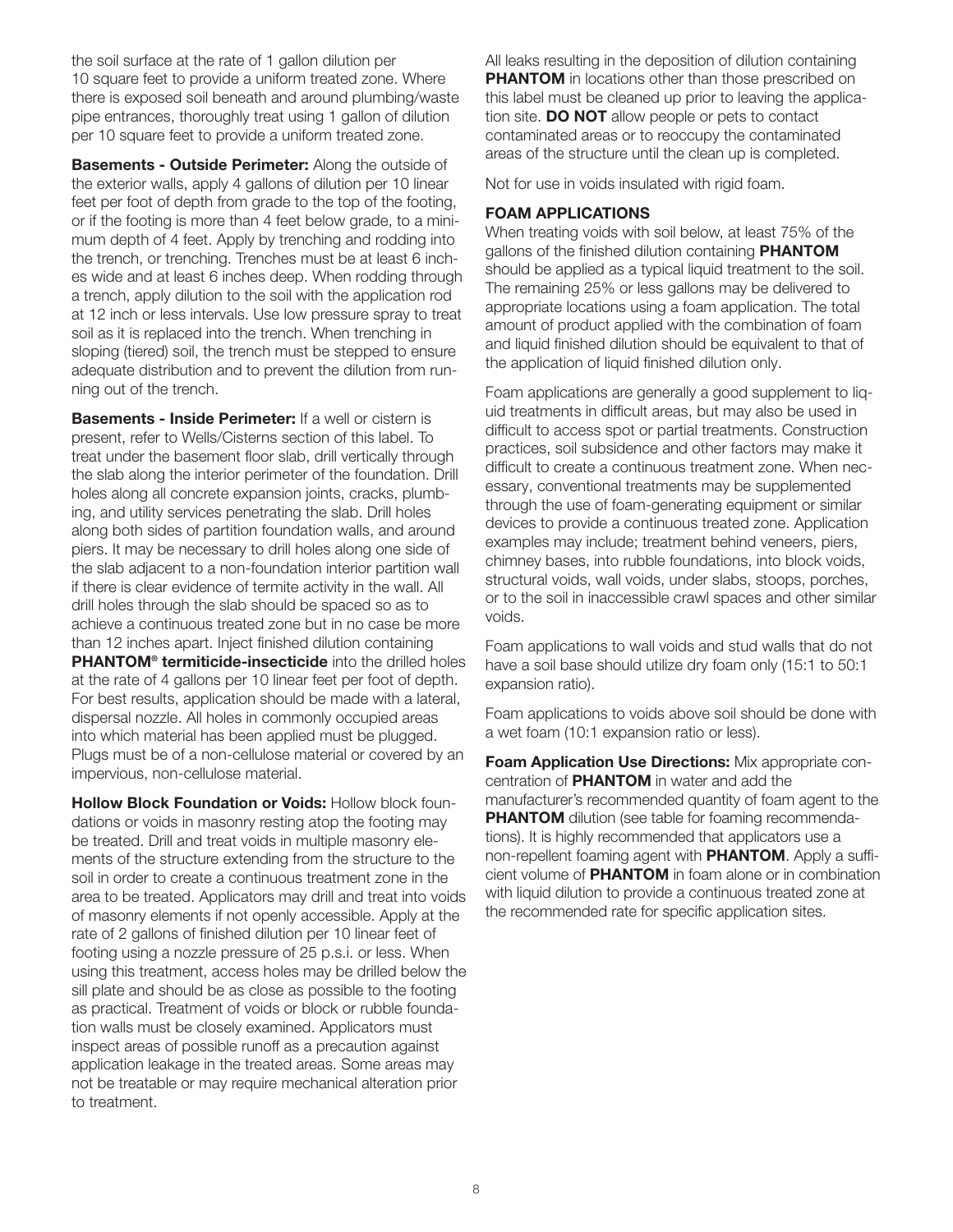#### Mixing Table for PHANTOM® termiticide-insecticide Foam

| <b>PHANTOM</b><br><b>Use Dilution</b> | Gallons of<br><b>Finished</b><br><b>Dilution</b> | Foam<br><b>Expansion</b><br>Ratio*  | <b>Finished</b><br>Foam<br>(gallons) |
|---------------------------------------|--------------------------------------------------|-------------------------------------|--------------------------------------|
| 0.125% or<br>0.25%                    | 0.25<br>$(32 \text{ fl oz})$                     | 10:1                                | 2.5                                  |
| 0.125% or<br>0.25%                    | 1.0<br>1.25<br>1.66<br>2.5<br>5.0                | 25:1<br>20:1<br>15:1<br>10:1<br>5:1 | 25                                   |

Add the manufacturer's recommended quantity of foam agent to the **PHANTOM** dilution. It is highly recommended that applicators use a non-repellent foaming agent with PHANTOM. Amount of finished dilution can be increased or decreased to allow for a different amount of finished foam at the selected expansion ratio.

#### Plenums:

**BEFORE TREATMENT:** Turn off any air circulation system that moves air from the space to be treated to an untreated interior space of the structure until application has been completed and all of the dilution containing PHANTOM has been absorbed by the soil.

For plenum-type structures, apply the dilution at the rate of 4 gallons of dilution per 10 linear feet, per foot of depth of soil to provide a uniform treated zone adjacent to both sides of foundation walls, supporting piers, plumbing and conduits. Create a vertical treated zone by trenching and rodding into the trench or by trenching around the foundation; trench must be about 6 inches wide and at least 6 inches deep. Use a low pressure spray to treat soil which will be replaced into the trench after rodding; mix dilution with the soil as it is being replaced into the trench.

When conditions will not permit trenching or rodding, a surface application adjacent to interior foundation walls may be made, but the treated zone shall not exceed a width of 18 inches, horizontally, from the foundation walls, piers, or pipes. The surface application should be made at a rate of 1 gallon of dilution per 10 square feet as a very coarse spray under low pressure (not to exceed 25 p.s.i. when measured at the treating tool when valve is on).

Follow the instructions below for interior treatment of plenum structures that use a sealed under-floor space to circulate heat and/or cooled air throughout the structure.

- 1. Remove the sealing fabric and anything on the sealing fabric to expose no more than 18 inches adjacent to all foundation structures, including foundation walls, interior piers, pipes, and any other structures with soil contact. Follow the instructions listed above for exterior and interior treatment of "Accessible Crawl Spaces".
- 2. After the finished dilution containing PHANTOM has been absorbed by the soil, replace the sealing fabric and anything to be placed on the sealing fabric to its original, pre-treatment position.

#### TREATMENT OF STRUCTURES WITH WELLS OR CISTERNS:

DO NOT contaminate wells or cisterns.

Structures with Wells/Cisterns Inside Foundations: DO NOT apply PHANTOM dilution within 5 feet of any well or cistern. Soil within 5 to 10 feet from a well or cistern must only be treated by the backfill method. Treatment of soil adjacent to water pipes within 3 feet of grade must only be done by the backfill method. Infested and/or damaged wood should be replaced or repaired.

**Treated Backfill Method:** Where treatment must be made in difficult situations, such as near wells, cisterns, along fieldstone or rubble walls, and around pipes and utility lines which lead to a well or pond, applications may be made in the following manner:

- 1. Trench and remove soil to be treated onto heavy plastic sheeting, similar material or into a wheel barrow.
- 2. Treat the soil at the rate of 4 gallons of dilution per 10 linear feet per foot of depth of the trench, or 1 gallon per 1 cubic foot of soil. Mix the dilution thoroughly into the soil, taking care to prevent runoff or spillage.
- 3. After the treated soil has absorbed the dilution, replace the soil in the trench. Prior to using this technique near wells or cisterns, consult federal, state, county, or local agencies, including the state Wellhead Protection Program, for information regarding approved treatment practices in your area.

Structures with Adjacent Wells/Cisterns and/or Other **Bodies of Water:** Applicators must inspect all structures with nearby water sources such as wells, cisterns, surface ponds, streams, and other bodies of water and evaluate, at a minimum, the treatment recommendations listed below prior to making an application.

- 1. Treatment of soil adjacent to the water pipe(s) should be done according to the backfill method. Prior to treatment, if feasible, expose the water pipe(s) coming from the well to the structure, if the pipe(s) enter the structure within 3 feet of grade.
- 2. Prior to treatment, applicators are advised to take precautions to limit risk of applying termiticide into subsurface drains that could empty into any bodies of water. These precautions include evaluating whether application of the termiticide to the top of the footer may result in contamination of the subsurface drain. Factors such as depth to the drain system and soil type and degree of compaction should be taken into account in determining the depth of treatment.
- 3. When appropriate (i.e. on the side of the structure closest to the water), the treated backfill method (described above) can be used to further minimize off-site movement of termiticide.
- 4. **DO NOT** apply to drainage systems such as sumps, French drains, leach beds, or other effluent discharge systems.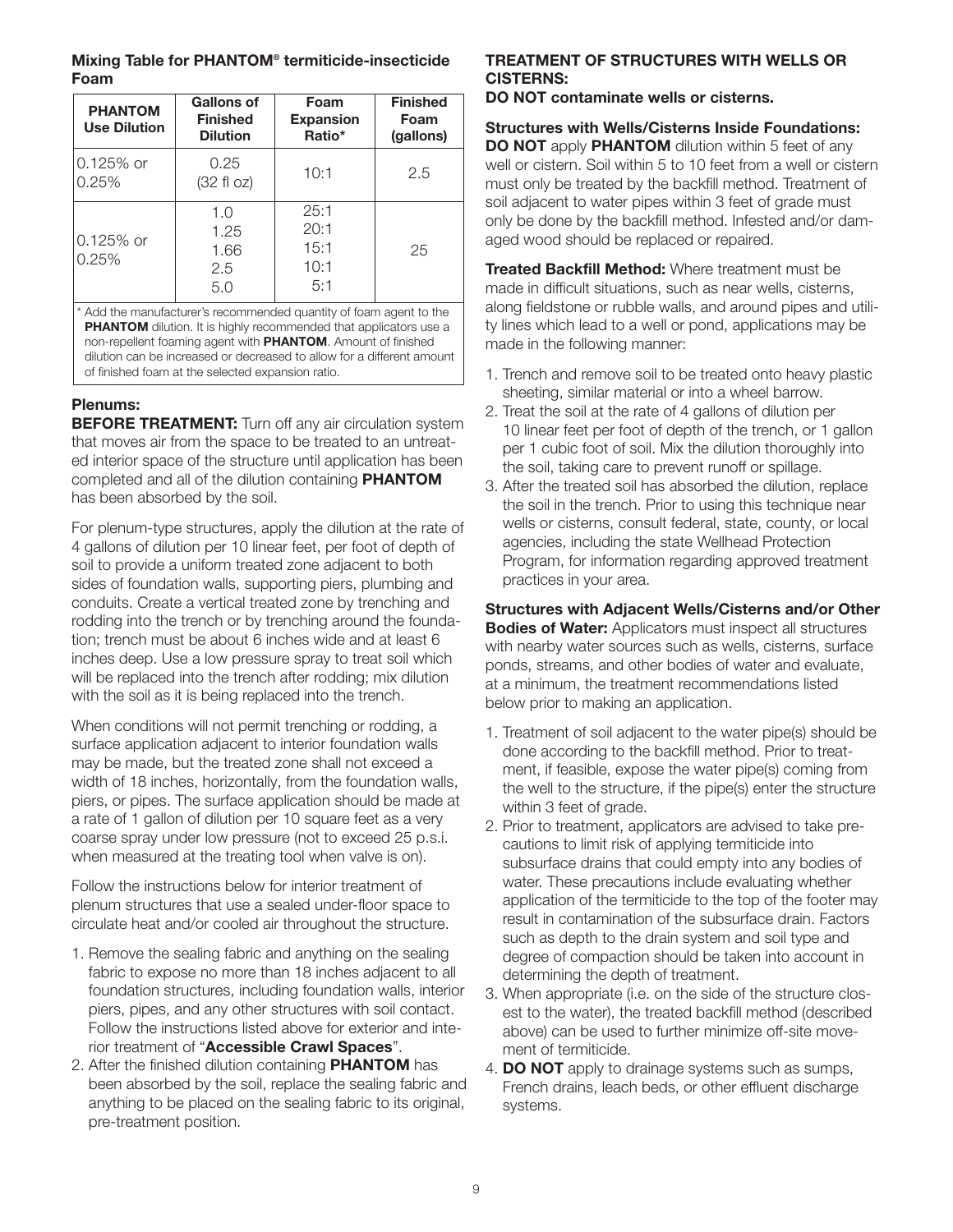**Retreatments:** Subsequent to the initial treatment, retreatments for subterranean termites can only be performed if there is clear evidence of reinfestation, or disruption of the treated zone due to construction, excavation, landscaping, and/or evidence of the breakdown of the termiticide treated zone in the soil. Those vulnerable or reinfested areas may be retreated in accordance with application techniques described in this product's labeling. Retreatments may be made as either a spot, partial or complete treatment(s). The timing and type of these retreatments will vary, depending on factors such as termite pressure, soil types, soil conditions and other factors which may reduce the effectiveness of the treated zone. Annual retreatment of the structure is prohibited unless there is clear evidence of reinfestation or if disruption has occurred.

### Above-Ground Termite Infestations: PHANTOM®

termiticide-insecticide can also provide localized control of southeastern drywood termite (Incisitermes snyderi) and subterranean termites in their above-ground galleries, workings or aerial nests within the structure. Apply either a 0.125% or 0.25% dilution by foam and/or liquid injection into galleries, nesting areas and infested voids or channels in damaged wooden members of a structure, or to other locations vulnerable to attack by termites. Locate existing openings, or drill the infested cavity, and inject dilution under low pressure using appropriate treatment tools. Plug treatment holes drilled in commonly occupied areas of structures. Inspect as needed. **DO NOT** reapply more often than every four weeks.

# USE DIRECTIONS FOR GENERAL PEST CONTROL

#### GENERAL INFORMATION

**PHANTOM** is intended for sale, use and storage only by individuals/firms licensed or registered by the state to apply termiticide and/or general pest control products as a spot or crack and crevice spray for residual pest control.

Permitted areas of use include: Inside houses, apartments or other residential structures, meat, poultry & egg processing & packaging plants, the food/feed- and nonfood/feed-handling areas of food-handling establishments and commercial, institutional and warehousing establishments.

Food-handling Establishments include places other than private residences where exposed food is held, processed, prepared or served. These include food service, manufacturing and processing establishments such as restaurants, cafeterias, supermarkets, mills, processing plants, bakeries, breweries, dairies, meat slaughtering and packing plants and canneries.

Commercial, institutional and warehousing establishments include schools, groceries and supermarkets, restaurants and cafeterias, hotels and motels, hospitals and nursing homes, warehouses and industrial buildings, laboratories, zoos, pet shops, computer facilities, and sewers.

# GENERAL PRECAUTIONS FOR GENERAL PEST CONTROL

**DO NOT** make general surface or space applications such as for pantry pests in cupboards, cabinets or in containers.

DO NOT contaminate food or food contact surfaces.

DO NOT apply into heating and air conditioning vents or ducts.

Individuals without proper personal protective equipment should not be in immediate vicinity during application.

DO NOT contact treated areas until spray has dried.

Use only in well ventilated conditions. In hospitals and nursing homes, remove patients before treating rooms. Allow treated areas to dry before returning patients to treated rooms.

**DO NOT** apply to aircraft cabins.

**DO NOT** allow for contact to treated areas until spray has dried. Allow treated surfaces to dry before replacing items.

Remove pets and cover or remove pet food/water and fish bowls prior to application.

In zoos, remove animals and cover or remove animal food/water prior to application.

**DO NOT** apply in patient rooms or classrooms while in use.

**DO NOT** apply water-based sprays where electrical short circuits could occur.

**DO NOT** make surface applications to mattresses. Mattress treatments must be confined to the seams, folds and edges only. Remove linens and wash before reuse. Allow to dry before remaking bed.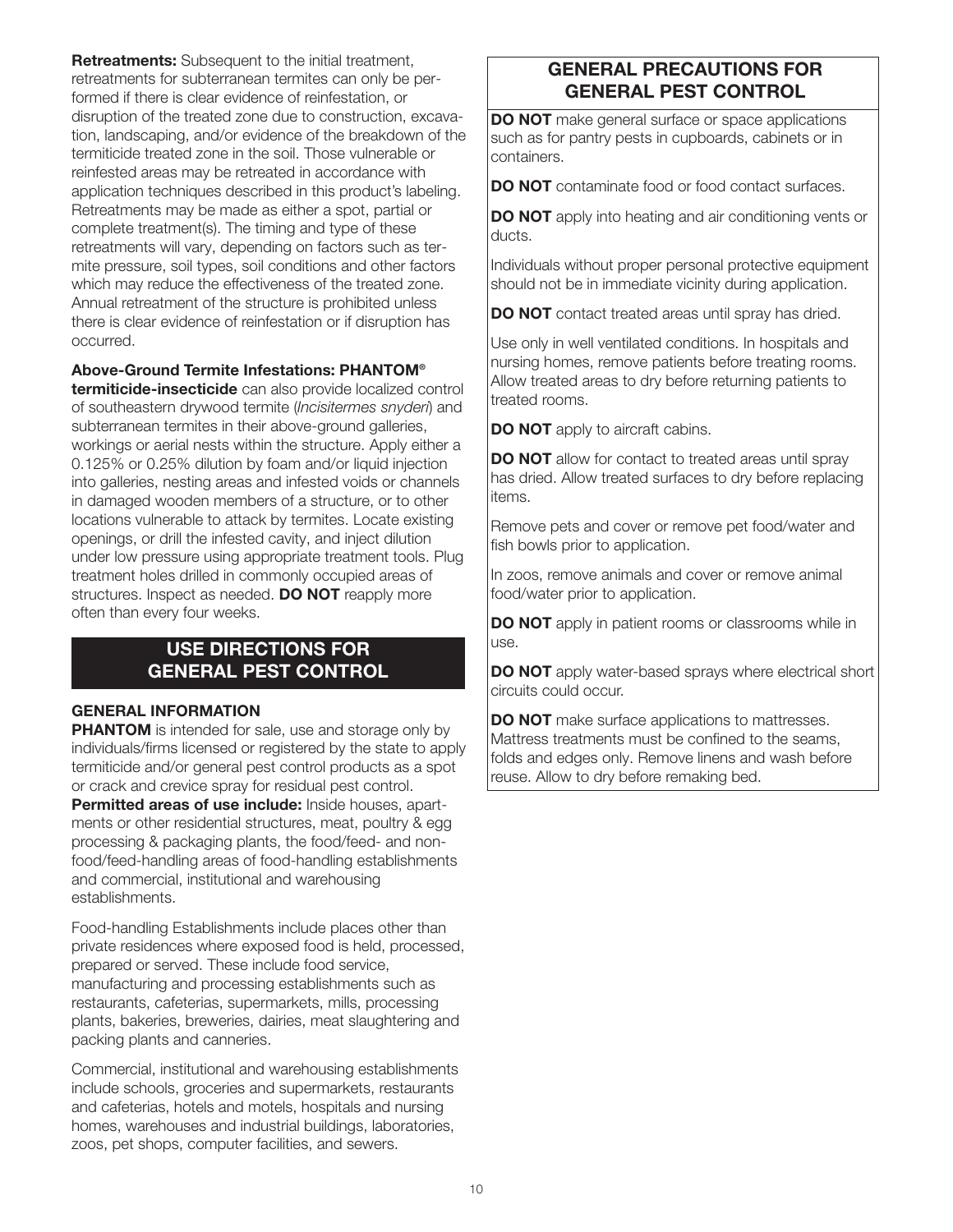#### MIXING DIRECTIONS

#### Dilution Table:

| <b>Desired Dilution</b><br>Concentration*                            | <b>Amount of</b><br><b>PHANTOM®</b><br>termiticide-insecticide<br>to make 1 gallon of<br>finished dilution |       | Amount of<br><b>PHANTOM</b> to<br>make 5 gallons<br>of finished<br>dilution |        |
|----------------------------------------------------------------------|------------------------------------------------------------------------------------------------------------|-------|-----------------------------------------------------------------------------|--------|
| 0.50%                                                                | $3.0$ fl oz                                                                                                | 88 ml | 15.0 fl $oz$                                                                | 440 ml |
| 0.25%                                                                | $1.5$ fl oz                                                                                                | 44 ml | $7.5f$ loz                                                                  | 220 ml |
| *Percentage weight of active ingredient to weight of spray dilution. |                                                                                                            |       |                                                                             |        |

Mix the dilution in the following manner:

- 1. Fill hand-pressurized or power-operated application equipment with 1/2 to 3/4 of the required amount of water.
- 2. Measure the required amount of PHANTOM.
- 3. Add PHANTOM to the sprayer and fill with the remainder of the water.
- 4. Close sprayer and agitate to insure proper suspension.
- 5. Re-agitate material in sprayer before continuing if application is interrupted.

## GENERAL PEST CONTROL

**PHANTOM** can be used to control many nuisance pests, stored product pests and occasional invaders that infest structures, including:

- ants (acrobat, Argentine, carpenter, odorous house, pavement, pharaoh's, pyramid);
- beetles (Asian lady, confused flour, darkling larva (yellow mealworm), saw-toothed grain);
- bark scorpions;
- bed bugs,
- boxelder bugs,
- centipedes;
- cockroaches (American, Asian, brown-banded, German, Oriental, and smokybrown);
- European earwigs;
- house crickets;
- house flies;
- mosquitoes (including the vector that transmits Zika);
- paper wasps\*
- pillbugs;
- spiders (black widow, cellar);
- silverfish

\***PHANTOM** is not a knockdown agent.

Apply a 0.5% dilution as a coarse, low-pressure spot or crack and crevice spray. Use the 0.25% dilution for light infestations of ants.

For use with low-pressure directed spray or similar application equipment. Use a straw tip or pin tip nozzle for crack and crevice applications. Application shall be limited to a maximum 0.5% concentration.

Spot or crack and crevice treatments of **PHANTOM** dilution can be made to breeding areas, nesting sites, hiding places, runways, and other places where pests are found or can infest. Apply to surfaces beneath cabinets, spaces between equipment or expansion joints, surfaces behind sinks, lockers, water pipes, cabinets, or other pest hiding areas. Where possible, apply PHANTOM directly to ant nest(s) or nesting site(s), ant trails or ant-infested wood or structural voids. Foam applications of **PHANTOM** may be made in voids.

DO NOT reapply more often than every four weeks.

#### Interior Applications in Non-Food-Handling Areas

Spot or crack and crevice applications may be made in non-food/feed areas such as garbage rooms, lavatories, floor drains (to sewers), entries, and vestibules, offices, locker rooms, machine rooms, boiler rooms, garages, mop closets and storage.

#### Interior Applications in Food-Handling Areas

Food-handling areas are areas where food and food products are held, processed, prepared or served. Application in food-handling areas of food-handling establishments is limited to spot or crack and crevice treatments. The foodhandling area may not be in operation during application. Exposed food must be covered or removed prior to application. After application, all food contact surfaces in the treated areas must be washed with an effective cleaning compound followed by a potable water rinse before resuming food operations. **DO NOT** apply directly to food, food packaging or food contact surfaces.

#### Limited Exterior Application to Structures

Exterior application is limited to spot and crack and crevice treatments where pests enter around doors, windows, eaves, attic vents, and holes in exterior walls where utilities enter. Apply a maximum of 1.2 fl oz of dilution per 2 square feet.